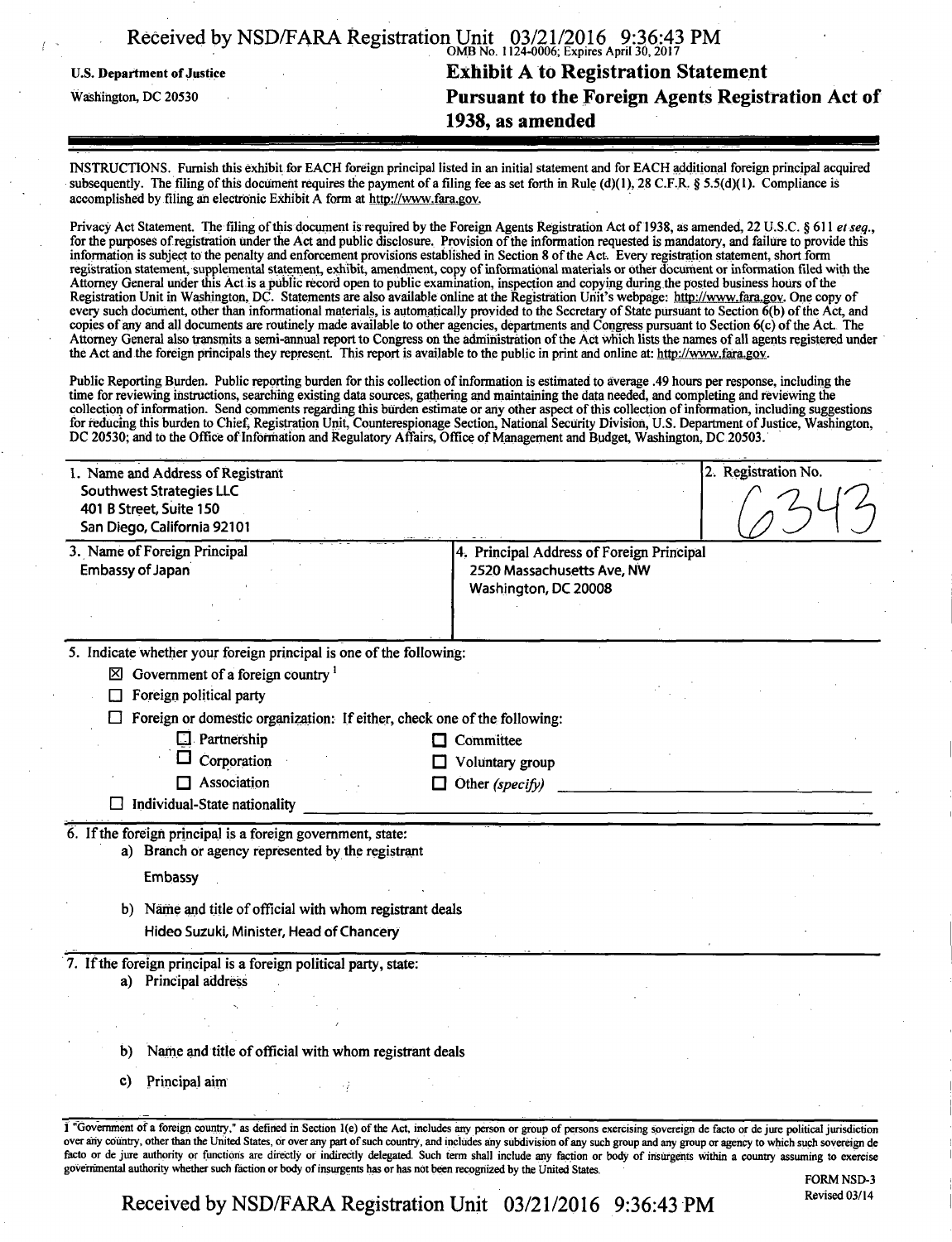8. If the foreign principal is not a foreign government or a foreign political party: a) State the nature of the business or activity of this foreign principal.

b) Is this foreign principal:

| Supervised by a foreign government, foreign political party, or other foreign principal         | Yes $\Box$ No $\Box$ |
|-------------------------------------------------------------------------------------------------|----------------------|
| Owned by a foreign government, foreign political party, or other foreign principal              | Yes $\Box$ No $\Box$ |
| Directed by a foreign government, foreign political party, or other foreign principal           | Yes $\Box$ No $\Box$ |
| Controlled by a foreign government, foreign political party, or other foreign principal         | Yes $\Box$ No $\Box$ |
| Financed by a foreign government, foreign political party, or other foreign principal           | Yes $\Box$ No $\Box$ |
| Subsidized in part by a foreign government, foreign political party, or other foreign principal | Yes $\Box$ No $\Box$ |
|                                                                                                 |                      |

*9. Explain fully all items answered "Yes" in Item 8(b). (If additional space is needed, a full insert page must be used.)* 

10. If the foreign principal is an organization and is not owned or controlled by a foreign government, foreign political party or other foreign principal, state who,owns and controls it.

### **EXECUTION**

In accordance with 28 U.S.C. § 1746, the undersigned swears or affirms under penalty of perjury that he/she has read the information set forth in this Exhibit A to the registration statement and that he/she is familiar with the contents thereof and that such contents are in their entirety true and accurate to the best of his/her knowledge and belief.

| Date of Exhibit A Name and Title |                                        | Signature                |         |
|----------------------------------|----------------------------------------|--------------------------|---------|
| March 21, 2016                   | Jennifer Wahl, Chief Executive Officer | /s/Jennifer Ziegaus Wahl | eSianed |

**Received by NSD/FARA Registration Unit 03/21/2016 9:36:43 PM**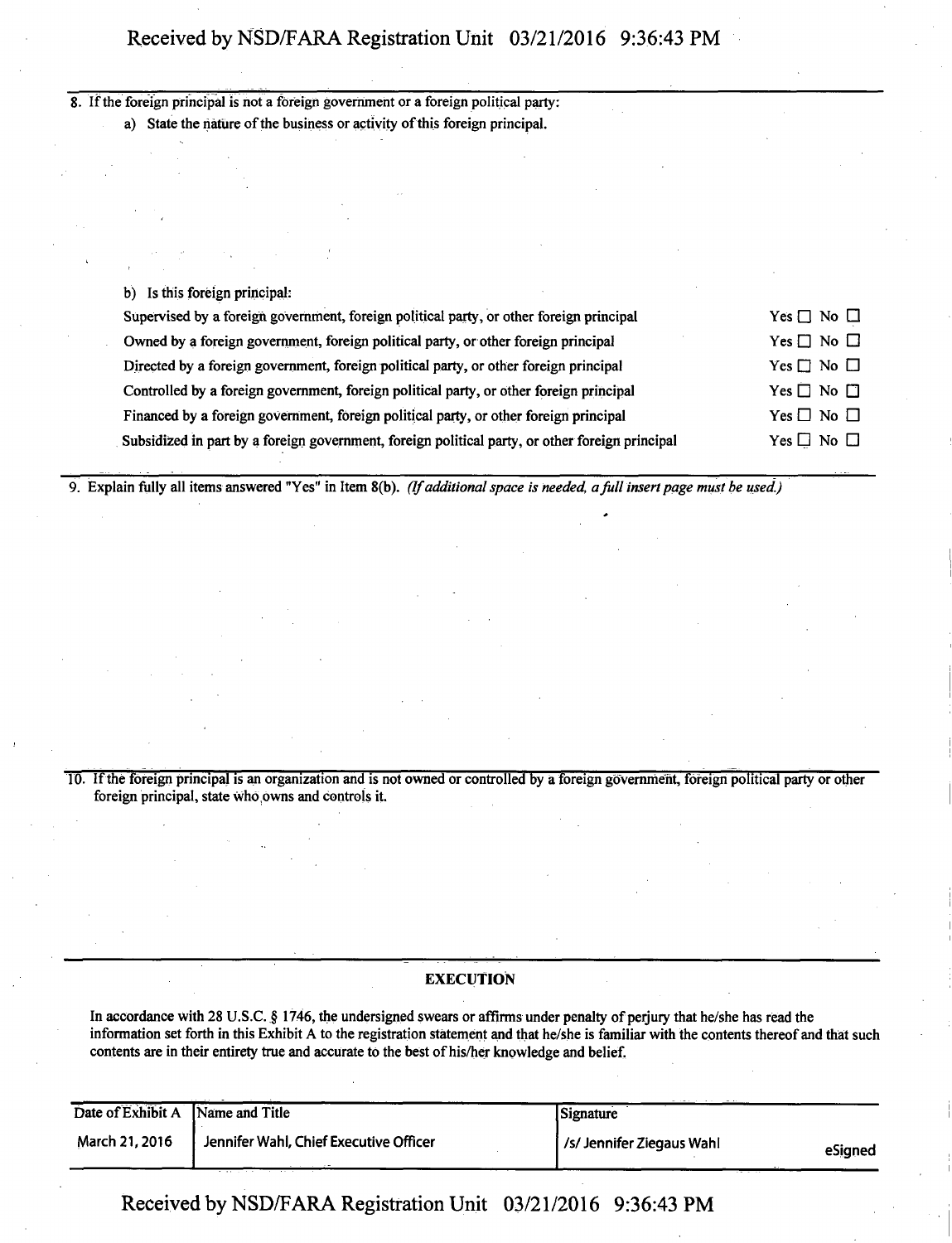|                                   | Received by NSD/FARA Registration Unit 03/21/2016 9:36:28 PM |
|-----------------------------------|--------------------------------------------------------------|
|                                   | OMB No. 1124-0004; Expires April 30, 2017                    |
| <b>U.S. Department of Justice</b> | <b>Exhibit B to Registration Statement</b>                   |
| Washington, DC 20530              | Pursuant to the Foreign Agents Registration Act of           |
|                                   | 1938, as amended                                             |
|                                   |                                                              |

INSTRUCTIONS. A registrant must furnish as an Exhibit B copies of each written agreement and the terms and conditions of each oral agreement with his foreign principal, including all modifications of such agreements, or, where no contract exists, a full statement of all the circumstances by reason of which the registrant is acting as an agent of a foreign principal. Compliance is accomplished by filing an electronic Exhibit B form at http://www.fara.gov.

Privacy Act Statement. The filing of this document is required for the Foreign Agents Registration Act of 1938, as amended, 22 U.S.C. § 611 et seq., for the purposes of registration under the Act and public disclosure. Provision of the information requested is mandatory, and failure to provide the information is subject to the penalty and enforcement provisions established in Section 8 of the Act. Every registration statement, short form registration statement, supplemental statement, exhibit, amendment, copy of infonnational materials or other document or information filed with the Attorney General under this Act is a public record open to public examination, inspection and copying during the posted business hours of the Registration Unit in Washington, DC. Statements are also available online at the Registration Unit's webpage: http://www.fara.gov. One copy of every such document, other than informational materials, is automatically provided to the Secretary of State pursuant to Section 6(b) of the Act, and copies of any and all documents are routinely made available to other agencies, departments and Congress pursuant to Section 6(c) of the Act. The Attorney General also transmits a semi-annual report to Congress on the administration of the Act which lists the names of all agents registered Under the Act and the foreign principals they represent. This report is available to the public in print and online at: http://www.fara.gov.

Public Reporting Burden. Public reporting burden for this collection of information is estimated to average .33 hours per response, including the time for reviewing instructions, searching existing data sources, gathering and maintaining the data needed, and completing and reviewing the collection of information. Send comments regarding this burden estimate or any other aspect of this collection of information, including suggestions for reducing this burden to Chief, Registration Unit, Counterespionage Section, National Security Division, U.S. Department of Justice, Washington, DC 20530; and to the Office of Information and Regulatory Affairs, Office of Management and Budget, Washington, DC 20503.

| 1. Name of Registrant        | 2. Registration No. |  |
|------------------------------|---------------------|--|
| Southwest Strategies LLC     |                     |  |
| 3. Name of Foreign Principal |                     |  |

Embassy of Japan

#### Check Appropriate Box:

- 4.  $\boxtimes$  The agreement between the registrant and the above-named foreign principal is a formal written contract. If this box is checked, attach a copy of the contract to this exhibit.
- $5.$   $\Box$  There is no formal written contract between the registrant and the foreign principal. The agreement with the above-named foreign principal has resulted from an exchange of correspondence. If this box is checked, attach a copy of all pertinent correspondence, including a copy of any initial proposal which has been adopted by reference in such correspondence.
- $6.$   $\Box$  The agreement or understanding between the registrant and the foreign principal is the result of neither a formal written contract nor an exchange of correspondence between the parties. If this box is checked, give a complete description below of the terms, and conditions of the oral agreement or understanding, its duration, the fees and expenses, if any, to be received.
- 7. Describe fully the nature and method of performance of the above indicated agreement or understanding.

Provide education and outreach to San Diego stakeholders with regard to international trade issues. Southwest Strategies will be a subcontractor to KP Public Affairs, LLC to be paid \$10,000 in fees for services rendered between March 12,2016 to March 31 2016.

Received by NSD/FARA Registration Unit 03/21/2016 9:36:28 PM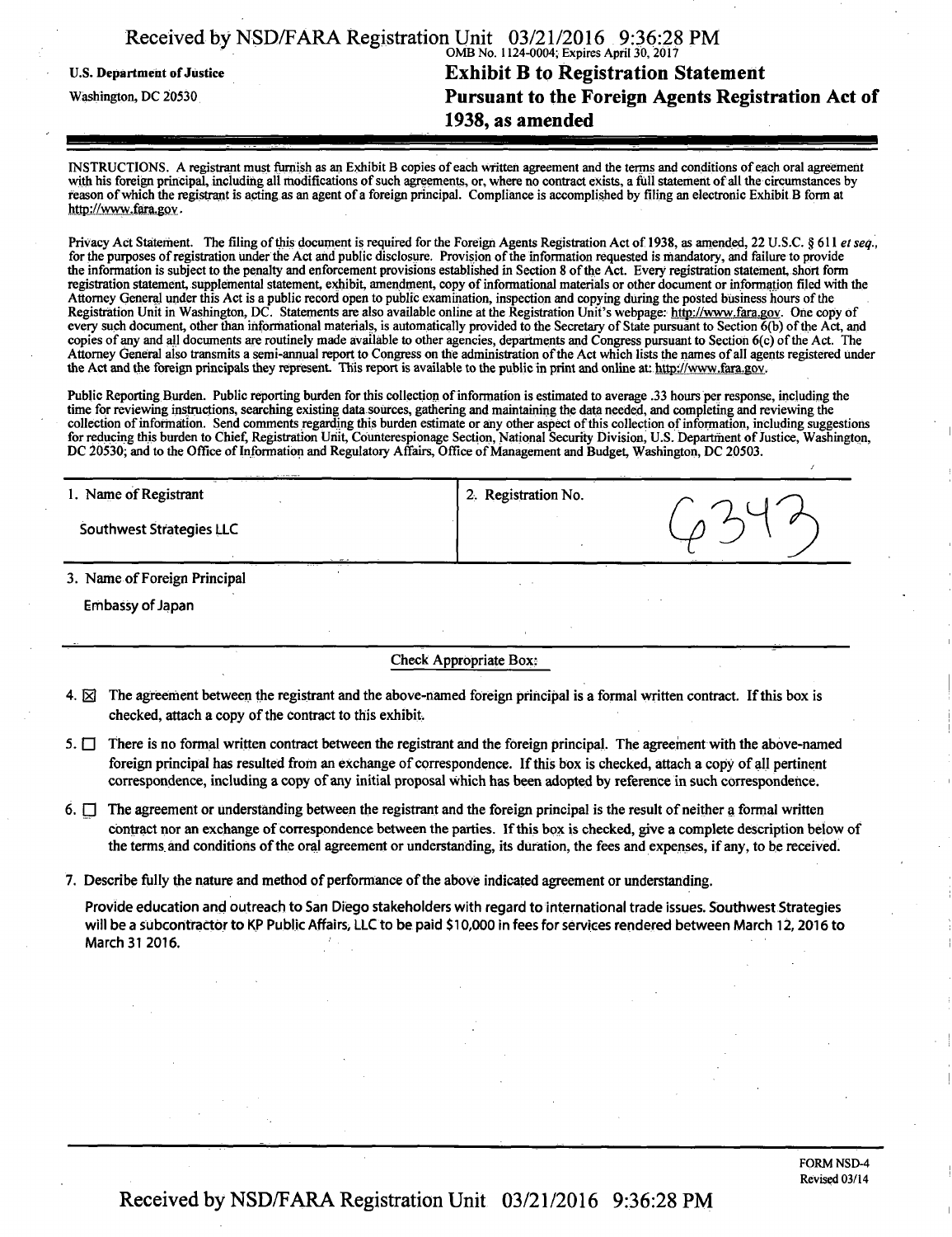8. Describe fully the activities the registrant engages in or proposes to engage in on behalf of the above foreign principal.

Provide messaging and materials development regarding issues related to foreign trade with Japan; conduct outreach to key audiences regarding the nature and benefits of foreign trade; provide feedback regarding outreach and analyze public awareness and support regarding proposed international trade agreements.

9. Will the activities on behalf of the above foreign principal include political activities as defined in Section 1(o) of the Act and in the footnote below? Yes  $\boxtimes$  No  $\Box$ the footnote below? Yes  $\boxtimes$ 

**If yes, describe all such political activities indicating, among other things, the relations, interests of policies to be influenced together with the means to be employed to achieve this purpose.** 

Communication with stakeholders and government officials regarding international trade policies.

### **EXECUTION**

**In accordance with 28 U-S.C. § 1746, the undersigned swears or affirms under penalty of perjury that he/she has read the information set forth in this Exhibit B to the registration statement and that he/she is familiar with the contents thereof and that such contents are in their entirety true and accurate to the best of his/her knowledge and belief.** 

| Date of Exhibit B | Name and Title                                                                                                                                                                                                                                                                                                                                                                                                                                                                                                                                                            | Signature                 |         |
|-------------------|---------------------------------------------------------------------------------------------------------------------------------------------------------------------------------------------------------------------------------------------------------------------------------------------------------------------------------------------------------------------------------------------------------------------------------------------------------------------------------------------------------------------------------------------------------------------------|---------------------------|---------|
| March 21, 2016    | Jennifer Wahl, Chief Executive Officer                                                                                                                                                                                                                                                                                                                                                                                                                                                                                                                                    | /s/ Jennifer Ziegaus Wahl | eSianed |
| party.            | Footnote: "Political activity," as defined in Section 1(o) of the Act, means any activity which the person engaging in believes will, or that the person intends to, in any way influence<br>any agency or official of the Government of the United States or any section of the public within the United States with reference to formulating, adopting, or changing the<br>domestic or foreign policies of the United States or with reference to the political or public interests, policies, or relations of a government of a foreign country or a föreign political |                           |         |

**Received by NSD/FARA Registration Unit 03/21/2016 9:36:28 PM**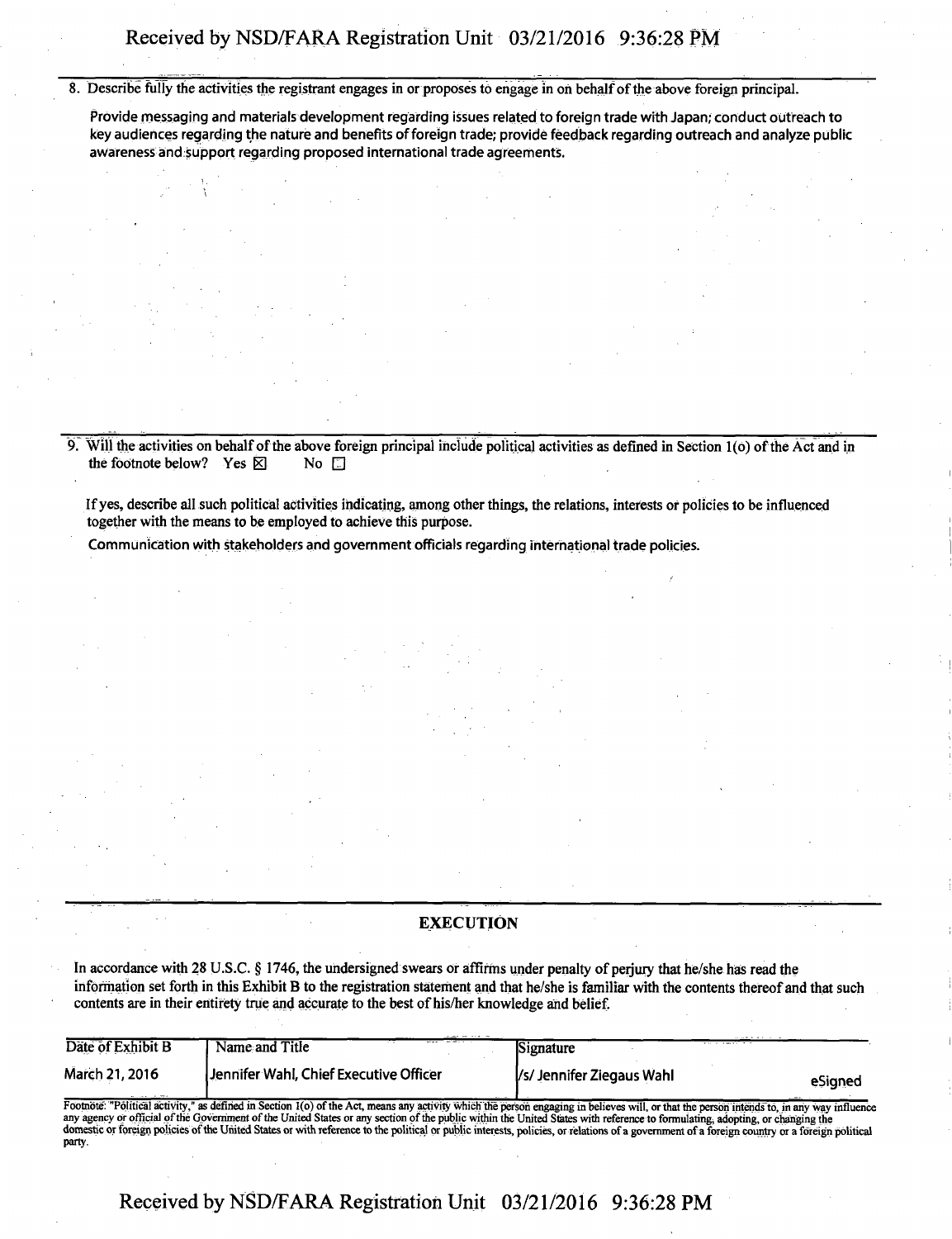**Received by NSD/FARA Registration Unit 03/21/2016 9:36:28 PM** 

# **S**OUTHWEST **STRATEGIES**

### **CONSULTANT AGREEMENT**

This Agreement is made by and between KP Public Affairs ("Client") and Southwest Strategies, LLC, consulting company ("Company").

- 1. SERVICES. The Client agrees to retain the Company to provide consulting services for the public affairs and community outreach support related to trade policy developments between Japan and the United States in support of the Ministry of Foreign Affairs, Embassy of Japan.
- 2. TERM. The term of this Agreement shall commence on March 12, 2016 and shall continue until March 31, 2016, unless extended by the Client.
- 3. COMPENSATION FOR SERVICES. The Client shall pay the Company for public affairs services provided on a monthly basis at the rate of \$10,000.00 per month.

Additional costs for printing and other services will be submitted in advance for client approval. The Company understands and acknowledges that the Client shall not deduct any social security, federal, state or other taxes from this amount. All invoices will detail time spent on providing the services under this Agreement.

- 4. EXPENSES. Any extraordinary expenses, including, but not necessarily limited to, lobbying registration fees, travel, entertainment or any expense in excess of \$250, shall be the responsibility of the Client, but may not be incurred without prior written approval of the client. Any expenses exceeding \$10,000 will be due and payable immediately.
- 5. STATUS. Company shall not be considered an employee, and shall indemnify the Client for any loss, claim or liability from any federal or state income tax, social security, or employment or disability payments imposed on the Client. The Company understands and acknowledges that the Client will not pay unemployment taxes for the Company, pursuant to Unemployment Compensation Code section 636.



SAN DIEGO; 401 B Street, Suite 150 • San Diego, CA 92101 | 858.541.7800 CBOTRAI. VAIXEV: 2444 Main Street, Suite 135 • Fresno, CA 93721 | 559.521.2210 **Received by NSD/FARA Registration Unit 03/21/2016 9:36:28 PM**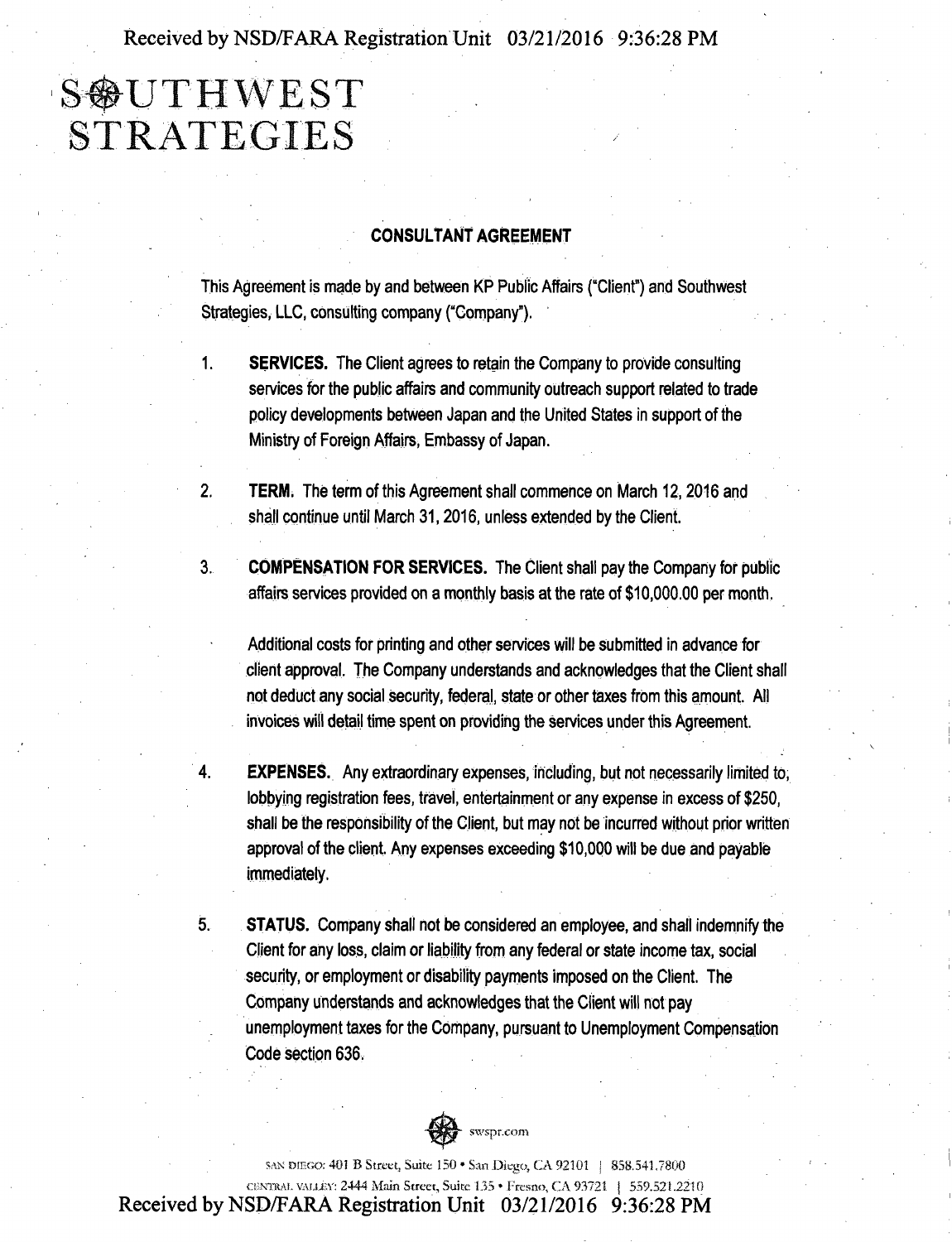### **Received by NSD/FARA Registration Unit 03/21/2016 9:36:28 PM**

March 12, 2016 Page 2 of 3

7.

- 6. TERMINATION. This Agreement may be terminated by either party at any time and payment of compensation hereinafter shall be prorated to the last day this Agreement remains in force. Upon termination, Client may take possession of Client files/documentation. If Client does not take possession of Client files/documentation, SWS will only maintain Client files/documentation for a period of one (1) year, at Which time SWS has the right to eliminate all files.
	- DISPUTE RESOLUTION. This Agreement shall be construed under the laws of the State of California. If any mediation, arbitration, legal or equitable action is brought relating to the terms of this Agreement or any services provided or expenses incurred by Company for Client's benefit, San Diego, California shall be the exclusive legal venue for said action. All disputes over the terms of this Agreement or costs incurred thereunder that are not resolved in a reasonable time by the parties shall be submitted to mediation using a mediator agreeable to the parties or otherwise selected by JAMS San Diego. Such mediation shall be nonbinding on the parties. If the dispute is not resolved by mediation, the parties may either (i) agree to submit the matter to binding arbitration, or (ii) initiate litigation. The prevailing party in any arbitration or litigation proceeding shall be entitled to have and recover from the losing party's reasonable attorneys' fees and all costs incurred in the arbitration or litigation.
- 8. CONFIDENTIALITY. The Company shall hold all information received in connection with this project in strict confidence, shall use such confidential information only in connection with the Agreement, and shall ensure that any person granted access to such confidential information similarly holds the information in strict confidence.
- **9. COMPANY INFORMATION. The Company has a County business license and the Company's Federal I.D. number is**
- **10.**  ENTIRE AGREEMENT. This Agreement represents the full Agreement of the Client and Company. No modification of the contract shall be made without the mutual written consent of the Client and Company, except for termination as stated herein.



SAN DIEGO: 401 B Street, Suite 150 • San Diego, CA 92101 | 858.541.7800 OiNrreAL VMiiiv: 2444 Main Street. Suite 135 • Fresno, CA 93721 | 559.521.2210 **Received by NSD/FARA Registration Unit 03/21/2016 9:36:28 PM**